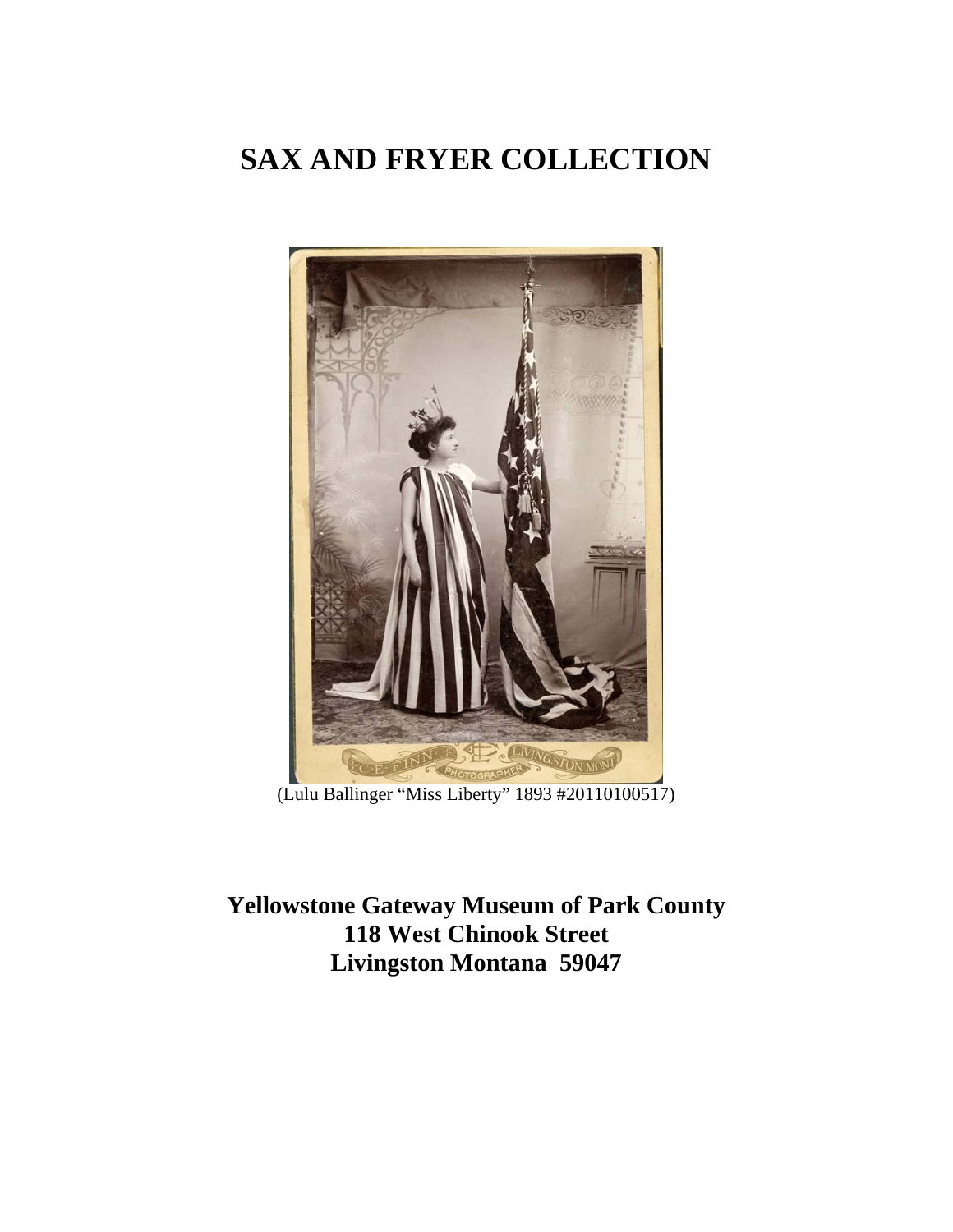#### **PROVENANCE:**

Jon Fryer donated the collection in 2011 and 2012 to the Yellowstone Gateway Museum of Park County. The collection is donated in the memory of Eliza Ballinger Talcott and remains open for future donations. Funding for processing the collection and digitizing a portion of the images was provided by the Montana History Foundation.

#### **ACCESS:**

The collection is open for research. This finding aid can be found at: http://yellowstonegatewaymuseum.org/research-your-history/.

Selected images were digitized and are available on the Montana Memory Project website: http://cdm103401.cdmhost.com/cdm/landingpage/collection/p16013coll18.

#### **OWNERSHIP:**

Literary rights and copyrights have been assigned to the Yellowstone Gateway Museum of Park County.

#### **PUBLICATION RIGHTS:**

All requests for permission to publish, reproduce, or quote from material in the collection should be discussed with the appropriate librarian or archivist. Permission for publication may be given on behalf of the Yellowstone Gateway Museum of Park County as the owner of the physical item. It is not intended to include or imply permission of the copyright holder, which also must be obtained by the customer. The Museum does not assume any responsibility for infringement of copyright or publication rights of the manuscript held by the writer, heirs, donors, or executors. Reproduction restrictions are decided on a case-by-case basis.

#### **PREFERRED CITATION:**

[Identification of item], Sax and Fryer Collection, YGM2011.010 or YGM2008.018 Yellowstone Gateway Museum of Park County.

#### **SIZE:**

Number of file folders: 82 Oversize: 1 folder, 6 ledgers Audiovisual: 11 of 16mm motion film, and digital copies on 11 disks Objects: 2

**PROCESSED BY:**  Ellen Zazzarino **PROJECT MANAGER:** 

Laura McCarthy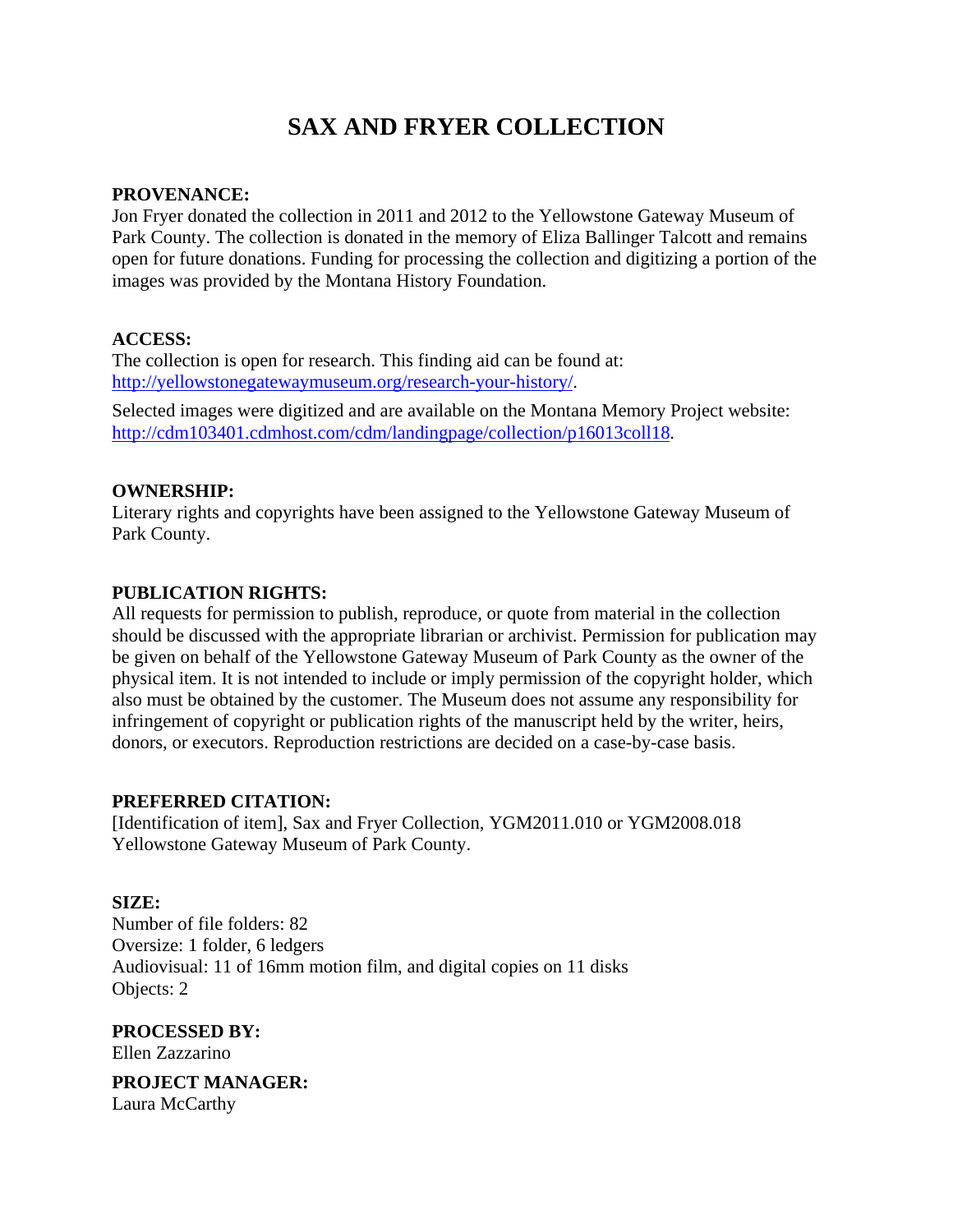#### **HISTORICAL NOTE**

In 1882, John Sax and Al Croonquist started a newsstand in the Albemarle Hotel Annex. Shortly afterwards Mr. Croonquist moved to Red Lodge. The newsstand became a store located at 109 North Main Street in Livingston, Montana that opened in 1883 by John O. Sax. It was stocked with fruits and confectionery when it first opened. John. O. Sax was associated with several partners before Harry McCue joined him in 1896. The store known as Sax and McCue's was enlarged to also include fishing tackle, stringed musical instruments, bicycles, school books and a soda fountain. In 1910, Harry McCue became sheriff and passed away in 1911. At this time John William Fryer became a partner in the business and the store relocated to Callender Street, where it is currently located. The store became the Sax and Fryer. In 1925, Mr. Sax sold his interest to Mr. Fryer and Mr. Haberstroh and retired. John William Fryer's son, Frank, and later his grandson, John Fryer, continued operating the store, changing with the times and creating a historical presence in Livingston, Montana.

Born in Springdale in 1900, to John William Fryer and Agnes Mae Adams Fryer, Frank Fryer graduated from the University of Montana in Missoula in 1924. He joined his father, John W. Fryer, in the Sax and Fryer Company and married Susanne Walker in 1930. Frank Fryer took a personal interest in the store, his customers and collecting. His personal interests in saddles, bridles, harnesses and horse gear led him to create a museum in the basement of Sax and Fryer. In addition to the horse gear, Frank Fryer also developed an interest in collecting hand sculpted items. As manager of the shop, Frank Fryer enjoyed working evenings. The old-timers would come to the shop in the evenings to visit with Frank Fryer and share their tales. Frank Fryer developed friendships with the old-timers and earned their trust. As the friendships flourished and these folks grew older, they brought Frank Fryer boxes of their belongings. Their trust of Frank Fryer and the realization that they had no one else to give their belongings to increased the size of the collection housed in the store basement.

Frank Fryer displayed these items in cases, stands and throughout the Sax and Fryer Store. In addition, he purchased objects from a curio shop in Livingston, Sharp's Curio, which sold Native American items. Mrs. Sharp operated the store and her husband collected or traded for Native American crafts when he worked as a trapper. Another source of the collection could possibly be from a museum that was located in the old City Hall. When the City Hall relocated to a new building in the 1940s, it's possible that the objects in the collection went to Frank Fryer since museums did not exist in Livingston at that time.

John Walker Fryer, son of Frank and Susanne Fryer, grew up in the store. While attending third grade his favorite grandmother died. Afterwards, Mrs. Eliza Ballinger Talcott called John Fryer over to her house to tell him from now on she was going to be his grandmother. Almost every day after school, John Fryer would go over to visit with Mrs. Talcott and listen to her stories. She told him about traveling across the country and arriving in upper Yellowstone in the 1880s before Livingston existed. Mrs. Talcott shared her experiences of traveling over Bozeman Pass and life in early day Livingston. From these tales, John Fryer developed his keen interest in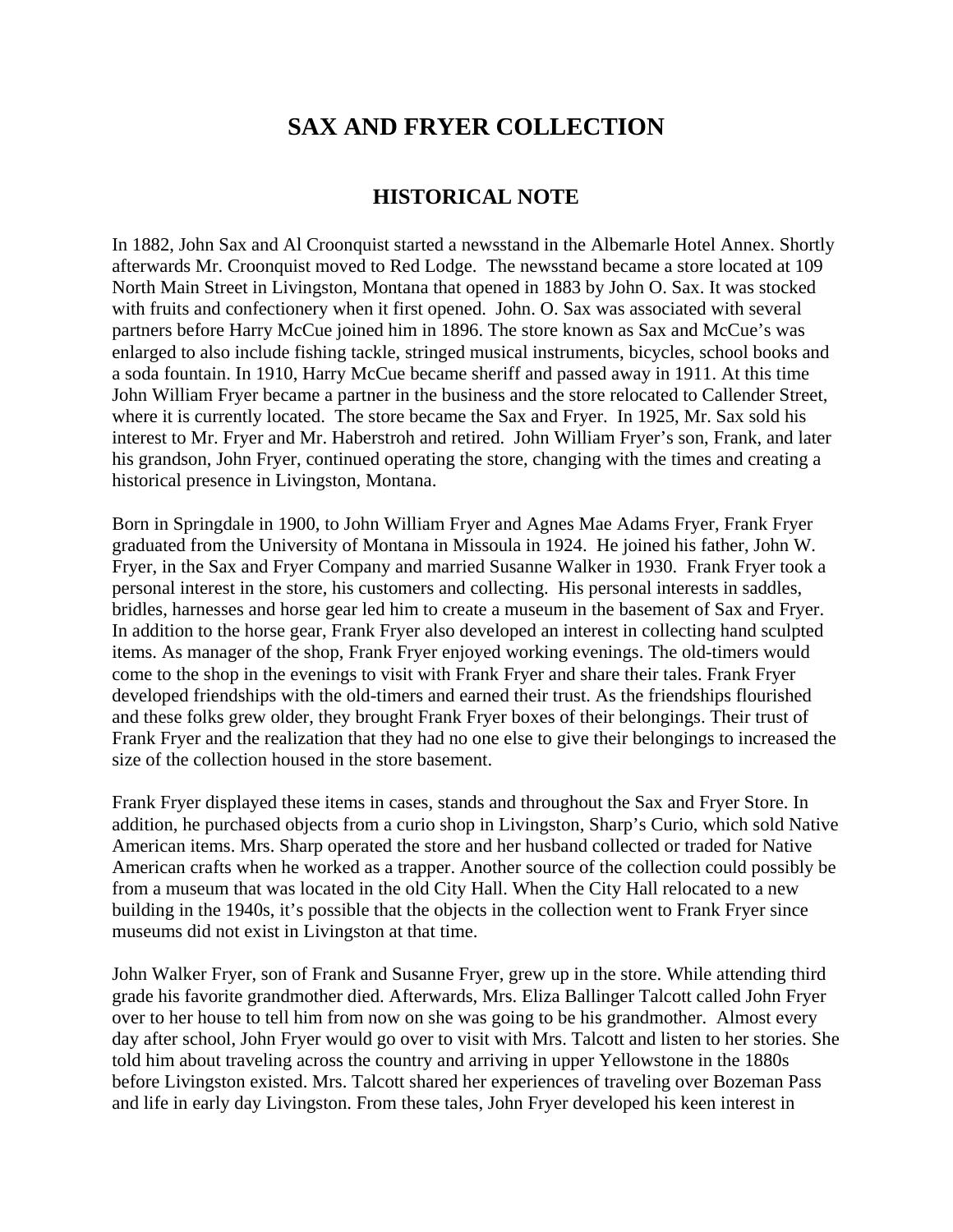history. His interest continued to grow as he helped his father in the store and learned about the collection, now considered an unofficial museum, in the store basement. John Fryer graduated from the Montana State in Bozeman. He worked in advertising and public relations for several years before he became a partner at Sax and Fryer in 1963.

Frank Fryer passed away in 1979. John Fryer continued in his father's footsteps as owner and manager of the Sax and Fryer Store. Folks began visiting John Fryer at the store and left their collectables and historic materials with him. John Fryer also visited with the hermits and bachelors living outside of Livingston. He befriended Hermit Ralph Smith and "Greasy Bill" and helped them as they grew older and feebler. Upon their passing, John Fryer received items from both men, such as the handmade yoke, Ralph Smith used daily to fetch his water.

John Fryer served on the City-County Zoning Board and has been very active in the historic preservation efforts in Livingston. As of 2012 John Fryer continues to manage the Sax and Fryer Store and care for the museum.

### **SCOPE AND CONTENT NOTE**

The material in the Sax and Fryer Collection comprises of material donated to the Fryer family for approximately the past 72 years. The historical photographs document life in Park County primarily from the late 1880s through the 1960s. A few items date from the 1970s to 2012. These first two donations comprise of two boxes of material from the museum located in the basement of the store. The Sax and Fryer Store museum began with Frank Fryer's personal collecting in the 1940s. In the 1940s, when the Livingston City Hall relocated to a new building the only museum in town closed. It's rumored that these items may have been donated to Frank Fryer to care for and display since no other museum or historical society existed to preserve and care for historical material. The Sax and Fryer collection documents the events, families and towns in Park County. It does not document the daily operations of the Sax and Fryer Store or the Fryer family. Future donations may include the store archives. The collection remains open for future donations.

### **SEPARATED MATERIAL**

| 2011.010.1012 | The Keaster Site (24PH401): A Stratified Bison Kill Occupation in the<br>Missouri breaks Area of North Central Montana January 1965 |
|---------------|-------------------------------------------------------------------------------------------------------------------------------------|
| 2011.010.1013 | <i>Archaeology in Montana vol.</i> 7 no. 5 April-June 1966                                                                          |
| 2011.010.1014 | Indian Trade Goods by Arthur Woodward, 1965                                                                                         |
| 2011.010.1015 | <i>Bucking Horse Sale Miles City program, 1982</i>                                                                                  |
| 2011.010.1016 | <i>The Long Road to Cinnabar</i> Hoppe Family, undated                                                                              |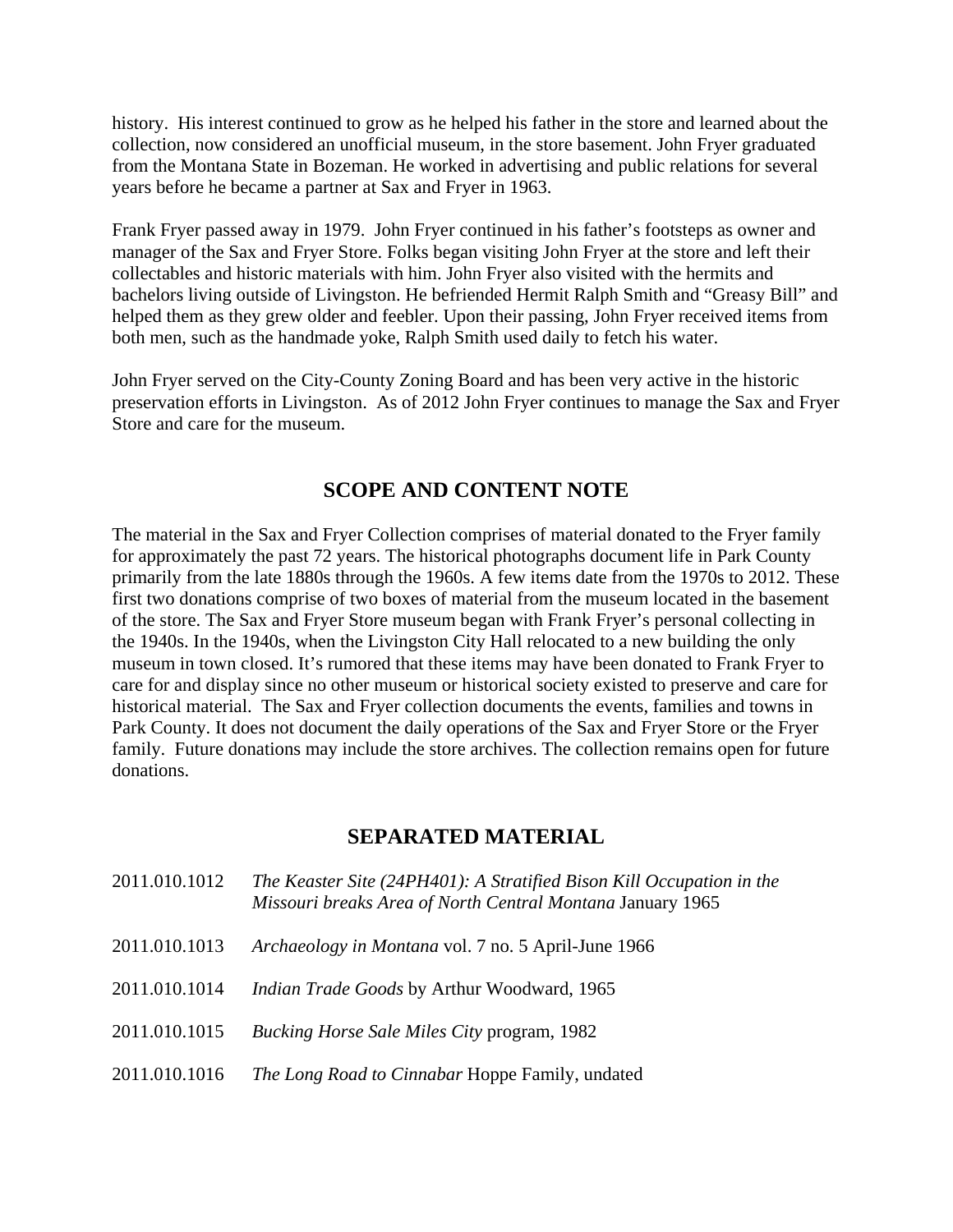| 2011.010.1017 | Log Cabin Library - Bill Tredegar Moonshiner of Blue Ridge, June 11, 1896<br>(copy)            |
|---------------|------------------------------------------------------------------------------------------------|
| 2011.010.1018 | Brand Book, Park County by Park County Cowbells, 1964                                          |
| 2011.010.1019 | <i>National Trout Derby program, 1953</i>                                                      |
| 2011.010.1020 | <i>National Trout Derby program, 1955</i>                                                      |
| 2011.010.1021 | National Trout Derby program, 1956                                                             |
| 2011.010.1022 | Red Ralph, the River Rover or Brothers' Revenge by Ned Buntline, April 3,<br>1894              |
| 2011.010.1023 | Who's Who in the Bozeman Cemetery - A Guide to the Historic Gravesites by<br>Anne Garner, 1989 |

### **SERIES DESCRIPTION**

#### **SERIES 1 PHOTOGRAPHS, NEGATIVES, SUPPORTING MATERIAL FOLDER SF1- SF75, 2011.010.001-0075 1880s-2011**

The series comprises primarily of photographs given to John Fryer and his father for safe keeping in their museum. John Fryer donated the folders in alphabetical order by the individuals surname or by town or subject. This original order was maintained except when the folder comprised of specific company documents or events, which were moved to a separate folder for subject access. The materials in this series represent a small portion of the material at Sax and Fryer Store. Additional material will be transferred in the future.

#### **SERIES 2 UNCLAIMED PHOTOGRAPH ORDERS FOLDER SF76-82, 2008.018.0001- 0007 UNDATED, 1909**

The photographs in the series consist of photograph orders left by customers of the Sax and Fryer Store. The customers never returned to pickup these orders. From the date marked on one of the envelopes the photographs may have been taken around 1909. Prints of the negatives were not created until 1965. We organized the photograph orders alphabetically by the customer's last name (if known). The unidentified orders were placed at the end of the series. None of the individuals are indentified and most of the locations of picnics and gatherings are unknown.

#### **SERIES 3 OVERSIZE FOLDER 1, 6 LEDGERS 2011.010.1024-1030 1886-2012**

The series comprises of publications removed from Series 1 for preservation and storage and six hotel registers. The publications retain the original alphabetical order created by John Fryer. The publications contain articles or the entire issue is focused on a subject, individual or town in Park County. One item of significance is the *Helena Journal* published the day Montana attained statehood. To represent "the red letter day", the issue was printed in red ink. The register ledgers from the Merchants and the Albemarle Hotel date from the late 1880s to 1903. The ledgers include the guests name, residence and date.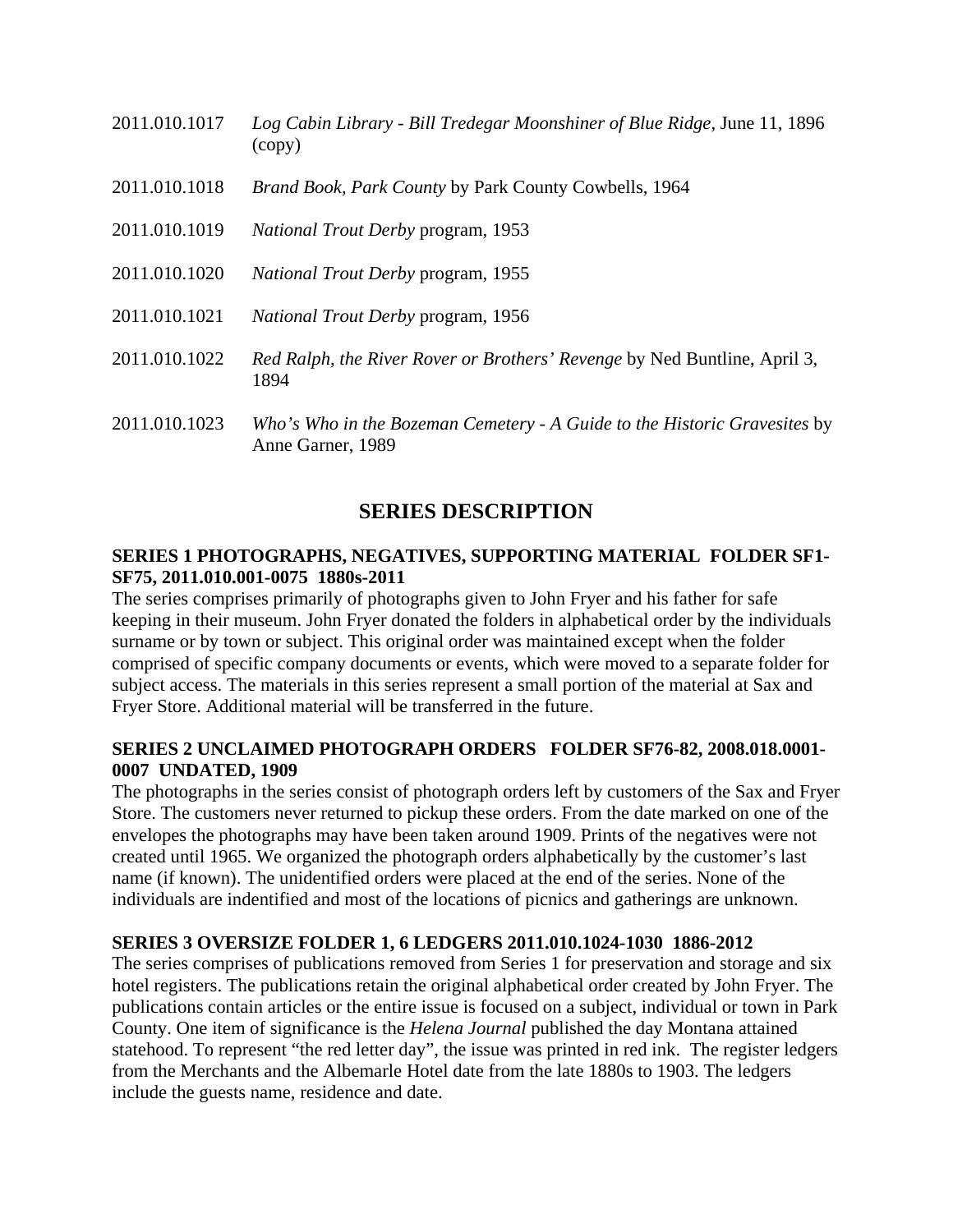#### **SERIES 4 AUDIO/VISUAL 2011.010.1000-1011 ca. 1930s-1960s**

The series comprises of reel-to-reel tapes of events, parades, and ranches in Livingston and throughout Park County. The majority of the motion film was created by Charles W. Herbert, and donated to John Fryer throughout the years. The tapes were digitized for preservation and access. Digitization/transfer of the 16mm acetate motion picture film to VIDEO\_TS file directory format dvds used an archival Elmo Telecine film transfer machine. The VIDEO\_TS directories have been converted to Audio-Video Interleave format (AVI) with an XviD lossy codec using AutoGK free software without resolution compression.

#### **SERIES 5 OBJECTS 2011.010.2000-2001 UNDATED**

The handmade yoke made by hermit Ralph Smith and the Masonic sword of the York Rite known as Knight Templar's owned by John O. Sax comprise the series. Neither item is dated.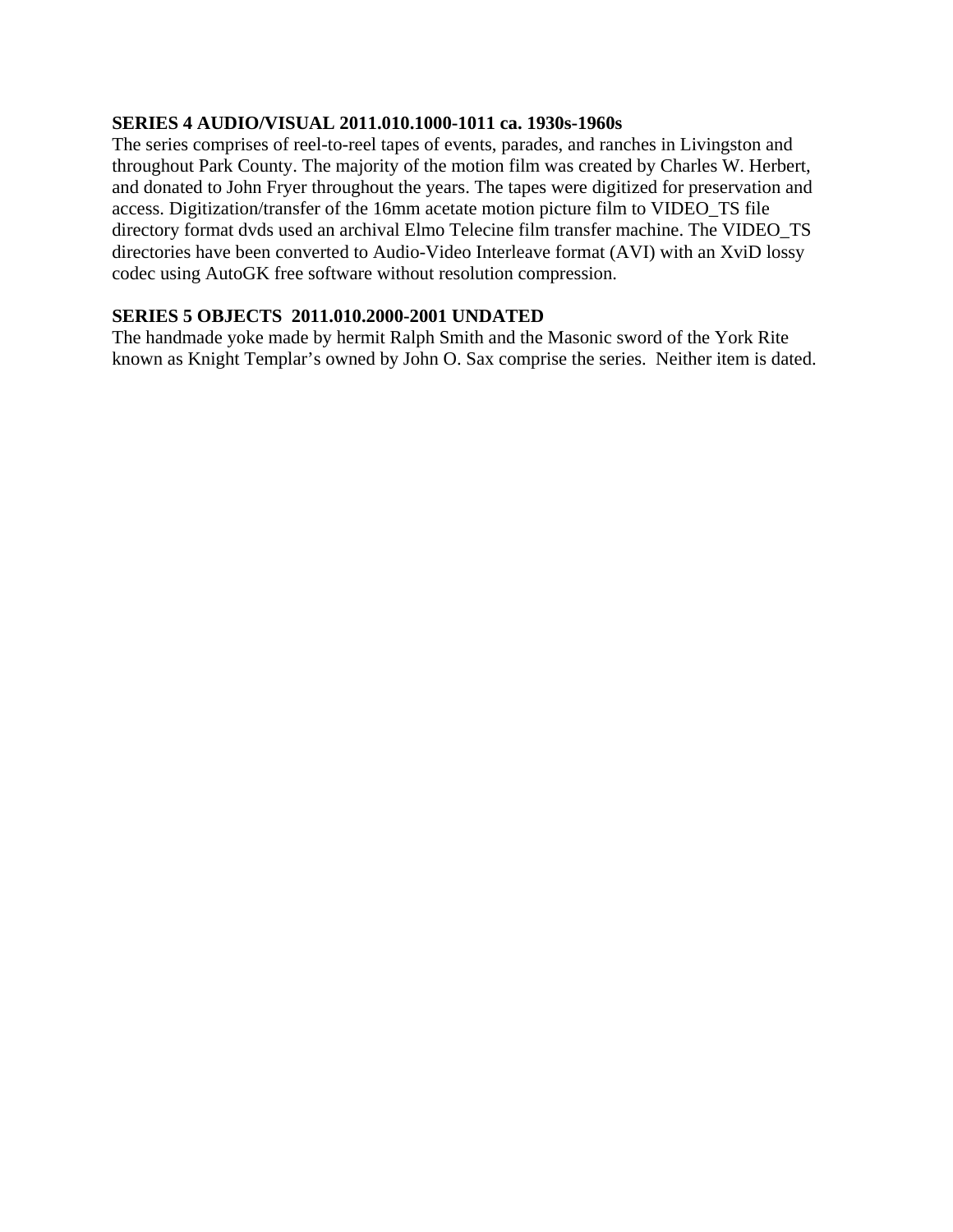## **SERIES 1 PHOTOGRAPHS, NEGATIVES, SUPPORTING MATERIAL**

| <b>Fond/Subject Number</b> | <b>Description</b>                                                                                                                                                              | <b>Dates</b>             |
|----------------------------|---------------------------------------------------------------------------------------------------------------------------------------------------------------------------------|--------------------------|
| 2011.010.0001/SF1          | Aldridge, Montana<br>Photographs, slides of town and Maggie Callon, Montana Coal and<br>Trading Company form (photograph #2011.010.0100-0101, negative #<br>2011.010.0102-0103) | ca. 1890s, 1910, undated |
| 2011.010.0002/SF2          | Alspaugh family<br>Photographs, clippings (photograph #2011.010.0104, 0105, 0107,<br>negative # 2011.010.0106)                                                                  | 1910, undated            |
| 2011.010.0003/SF3          | Archaeology - Park County<br>Photographs of Whitecliff and fossils (photograph #2011.010.0108-0117)                                                                             | 1936, undated            |
| 2011.010.0004/SF4          | Authors and Actors - Will Rogers, Charlie<br>Russell, Ernest Hemingway and Others<br>Photographs (photograph #2011.010.0118-0136, negative #<br>2011.010.0119, 0121)            | undated                  |
| 2011.010.0005/SF5          | Authors and Actors - Tim Cahill and Others<br>Photographs (photograph #2011.010.0137-0146)                                                                                      | undated                  |
| 2011.010.0006/SF6          | Authors and Actors - Jeff Bridges, Peter<br>Fonda and Others<br>Photographs (photograph $#2011.010.0149-0160$ , negative $#$<br>2011.010.0148)                                  | undated                  |
| 2011.010.0007/SF7          | Dan Bailey's Fly Shop, Joe Brooks<br>Photographs of shop, Red Monical and Joe Brooks, Field and Stream<br>article, letter (photograph #2011.010.0161-0164)                      | 1961-1962                |
| 2011.010.0008/SF8          | <b>Boulder Mining Company</b><br>Stock certificate                                                                                                                              | August 11, 1890          |
| 2011.010.0009/SF9          | Bruffy Ranch, Triangle 7<br>Photographs (photograph #2011.010.0165-0167)                                                                                                        | ca. 1890s (copies)       |
| 2011.010.0010/SF10         | <b>Burial Pit</b><br>Clipping                                                                                                                                                   | August 30, 1884 (copy)   |
| 2011.010.0011/SF11         | <b>Calamity Jane</b><br>Articles, brochure                                                                                                                                      | 2011, undated            |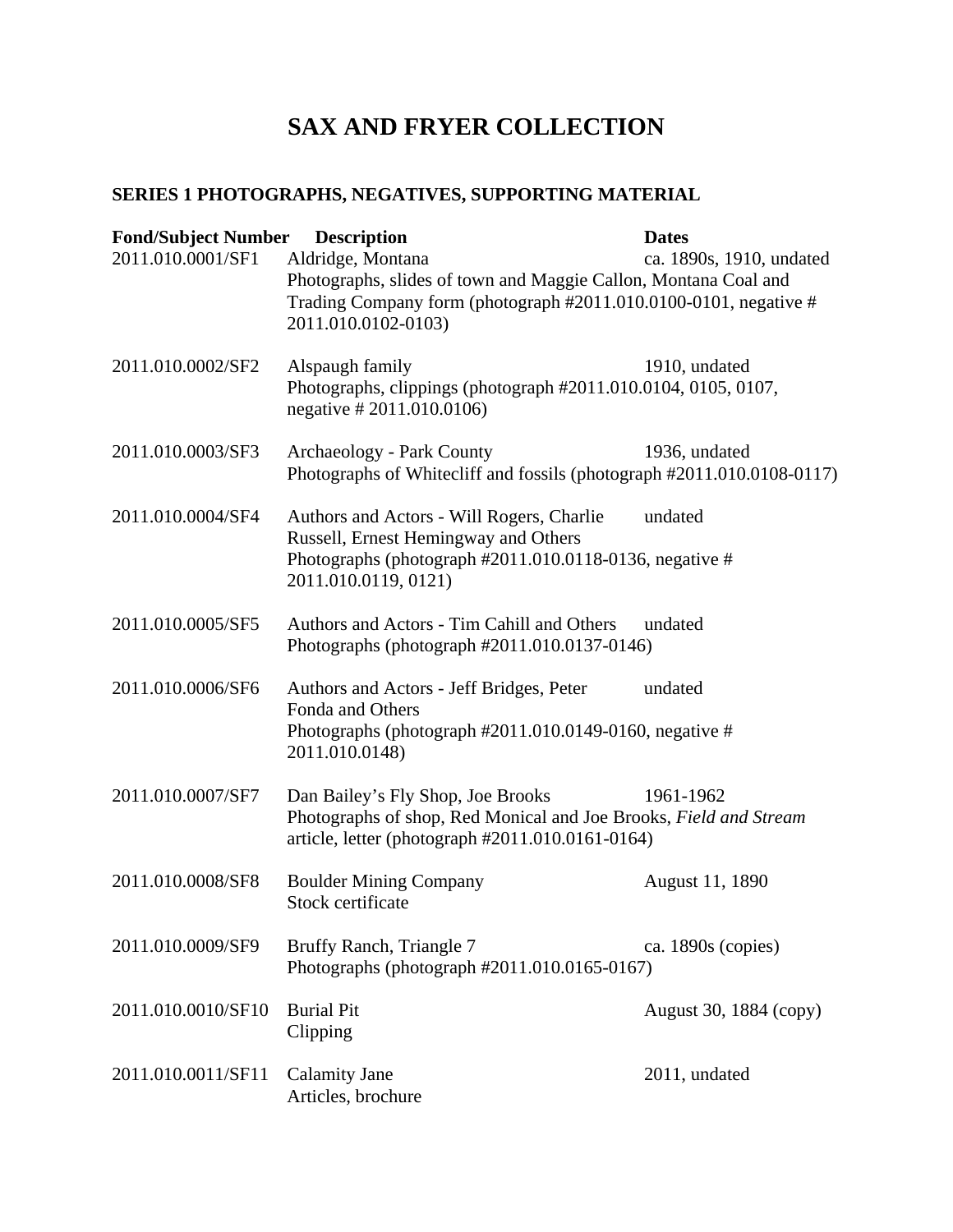|                    | 2011.010.0012/SF12 Calumet Club, Columbian Whist Cub<br>Receipts, invitation, note                                                                                                                                                                                | 1893, undated      |
|--------------------|-------------------------------------------------------------------------------------------------------------------------------------------------------------------------------------------------------------------------------------------------------------------|--------------------|
| 2011.010.0013/SF13 | Castle City, Montana<br>Park County 6 <sup>th</sup> Annual Historical Tour, clipping                                                                                                                                                                              | 1960, 1990         |
| 2011.010.0014/SF14 | Chico Hot Springs, Montana<br>Photographs of buildings, and Percy Knowles (copy) (photograph<br>#2011.010.0168, 0173-0174, negative #2011.010.0169-0172)                                                                                                          | ca. 1890s, undated |
| 2011.010.0015/SF15 | Cokedale, Montana<br>Photographs of coke ovens, Callon and Shogren families and homes, and<br>town site (photograph #2011.010.0175-0181)                                                                                                                          | ca. 1890s, 1911    |
| 2011.010.0016/SF16 | Commerigs Family, Park County<br>Photographs (photograph #2011.010.0182-0183)                                                                                                                                                                                     | 1894 (copies)      |
| 2011.010.0017/SF17 | Cooke City, Montana<br>Photographs of buildings, town, residents (originals and copies), article<br>(photograph #2011.010.0184-0205, negative #2011.010.0199)                                                                                                     | 1880s-1940s, 1965  |
| 2011.010.0018/SF18 | Corwin Springs, Montana<br>Photographs (copies), map/promotion card (photograph #2011.010.0206,<br>0208, negative # 2011.010.0207)                                                                                                                                | ca. 1940s, undated |
| 2011.010.0019/SF19 | Crazy Mountains, Shields Valley<br>Photographs (photograph #2011.010.0209-0210)                                                                                                                                                                                   | 1918, 1969         |
| 2011.010.0020/SF20 | Dailey House, Point of Rocks<br>Negatives (negative #2011.010.0211-0214)                                                                                                                                                                                          | undated            |
| 2011.010.0021/SF21 | Dude Ranches, 63 Ranch<br>Photographs of family, staff, guests, buildings and interior (originals and<br>copies), booklet (photograph #2011.010.0215, 0217, 0219, 0222-0226,<br>0228-0229, 0231 negative # 2011.010.0216, 0218, 0220-0221, 0227,<br>$0230 - 0231$ | 1930s-1960s        |
| 2011.010.0022/SF22 | Earthquake - North and West of Yellowstone<br><b>National Park</b><br>Photographs of sites and damage (photograph #2011.010.0233-0273,<br>negative #2011.010.0274-0282)                                                                                           | 1959               |
| 2011.010.0023/SF23 | Earthquake - Aerials North and West of<br><b>Yellowstone National Park</b><br>Aerial photographs (photograph #2011.010.0283-0292, negative #<br>2011.010.0293-0302)                                                                                               | 1959               |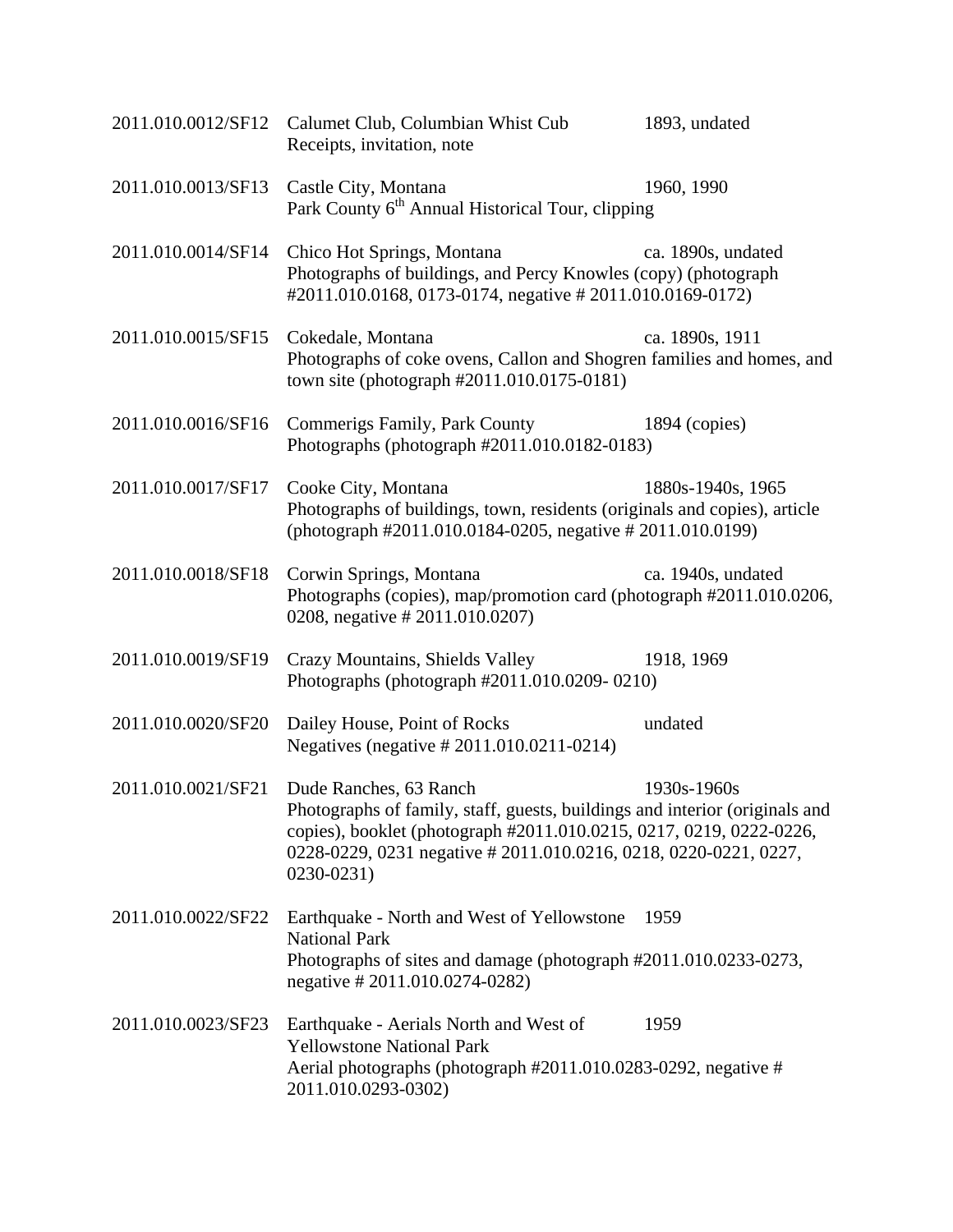| 2011.010.0024/SF24 | Electric, Montana<br>Photographs, slides of town site, individuals (photograph<br>#2011.010.0303-0304, negative # 2011.010.0597)                                                                          | ca. 1890s, undated |
|--------------------|-----------------------------------------------------------------------------------------------------------------------------------------------------------------------------------------------------------|--------------------|
| 2011.010.0025/SF25 | Emigrant, Montana<br><b>Emigrant State Bank stationary</b>                                                                                                                                                | undated            |
| 2011.010.0026/SF26 | Ennis, Montana<br>(Relocated to oversize)                                                                                                                                                                 |                    |
| 2011.010.0027/SF27 | Forney family<br>Family portrait (photograph #2011.010.0305)                                                                                                                                              | undated            |
| 2011.010.0028/SF28 | Garcia, Andrew<br>Photograph (photograph #2011.010.0314, negative #2011.010.0315)                                                                                                                         | undated            |
| 2011.010.0029/SF29 | Gardiner, Montana<br>Photograph of Theodore Roosevelt in town (copy), illustration of airport,<br>Gardiner State Bank stationary (photograph #2011.010.0312, negative #<br>2011.010.0313)                 | undated            |
| 2011.010.0030/SF30 | Garnier Cigar Company<br>Cigar labels                                                                                                                                                                     | copyrighted 1916   |
| 2011.010.0031/SF31 | Goat Mountain Ranch (Hill Ranch), Walter<br>Hill owner, Wilsall, Montana<br>Photographs of Walter Hill, thoroughbreds, individuals with horses<br>(copies) (photograph #2011.010.0306-0311)               | undated            |
| 2011.010.0032/SF32 | Hawkwood School<br>Photograph (photograph #2011.010.0316)                                                                                                                                                 | 1908? (copy)       |
|                    | 2011.010.0033/SF33 Hunters Hot Springs, Montana<br>Postcards, photographs of buildings and site (photograph)<br>#2011.010.0317-0340, 0344, 0347-0349, negative # 2011.010.0341-<br>0342, 0343-0346, 0350) | 1880s-1930s        |
| 2011.010.0034/SF34 | Hunters Hot Springs, Montana<br>Mineral water labels, pamphlets, booklet, recipes, clippings, key                                                                                                         | 1918-1932          |
| 2011.010.0035/SF35 | Jardine, Montana<br>Photographs of town, cabins, residents, mining camp (photograph)<br>#2011.010.0351-0356, 0358-0360, negative # 2011.010.0357)                                                         | ca. 1890s-1940     |
| 2011.010.0036/SF36 | Jensen, Chris<br>Land grant, portrait (photograph #2011.010.0361)                                                                                                                                         | 1892               |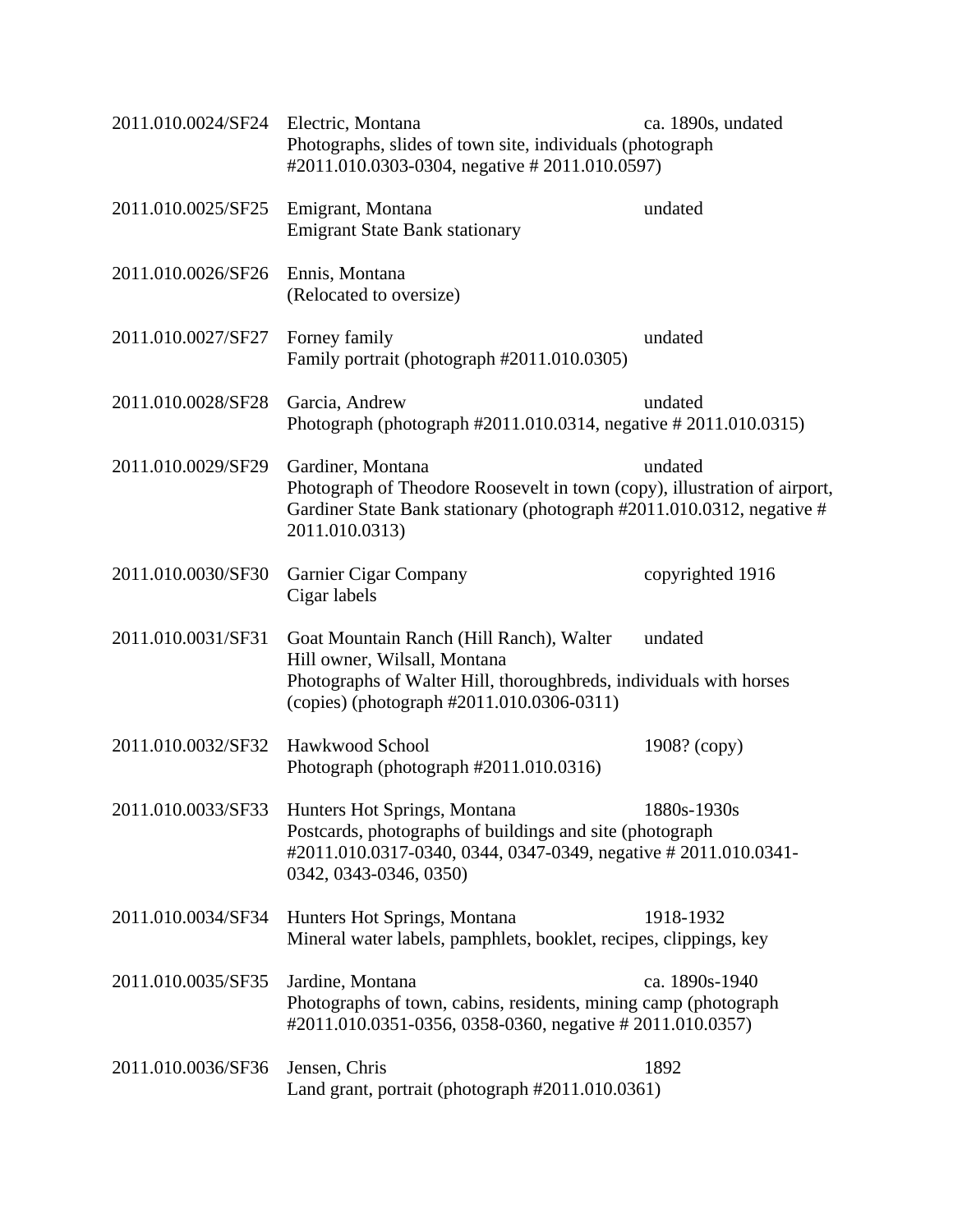| 2011.010.0037/SF37 | Livingston, Montana - Buildings - business<br>exteriors, downtown streets<br>Photographs (originals and copies) (photograph #2011.010.0362-0373,<br>negative #2011.010.0374-0375)                                                                                                                      | ca. 1890s-1920s               |
|--------------------|--------------------------------------------------------------------------------------------------------------------------------------------------------------------------------------------------------------------------------------------------------------------------------------------------------|-------------------------------|
| 2011.010.0038/SF38 | Livingston, Montana - Buildings - business<br>interiors<br>Photographs (photograph #2011.010.0376-0384)                                                                                                                                                                                                | 1890s-1910s, 1960,<br>undated |
| 2011.010.0039/SF39 | Livingston, Montana - Buildings - government, 1890s-1910s, 1950s,<br>public, religious<br>Photographs, postcards of post office, court house, schools, churches<br>(photograph #2011.010.0385-0390)                                                                                                    | undated                       |
| 2011.010.0040/SF40 | Livingston, Montana - Buildings - residences 1890s, undated<br>Photographs, postcard of houses, apartment (photograph<br>#2011.010.0391-0394)                                                                                                                                                          |                               |
| 2011.010.0041/SF41 | Livingston, Montana - Businesses,<br>Government<br>Calendar, blank checks, receipts, proclamation, Rotary Club news, Daily<br><i>Enterprise</i> first edition                                                                                                                                          | 1883-1927, undated            |
| 2011.010.0042/SF42 | Livingston, Montana - Livingston Flouring<br>Mill Company Stock Certificate                                                                                                                                                                                                                            | July 28, 1898                 |
| 2011.010.0043/SF43 | Livingston, Montana - Harvat Bridge flood<br>Photographs (photograph #2011.010.0395)                                                                                                                                                                                                                   | June 16, 1916 (copies)        |
| 2011.010.0044/SF44 | Livingston, Montana - history of, early settlers 1883, 1913, undated<br>Brochure, dedication, typescript histories, clippings (copies)                                                                                                                                                                 |                               |
|                    | 2011.010.0045/SF45 Livingston, Montana - Individuals, families 1890s-1950s<br>Photographs, portraits, clipping - Note: Park County Civil War Veteran<br>copy photo - original donated by Bob Ebinger (photograph<br>#2011.010.0396-0404, 0407, 0409-0419 negative # 2011.010.0405-0406,<br>0408, 0420) |                               |
| 2011.010.0046/SF46 | Livingston, Montana - July 4 <sup>th</sup> parade<br>Photographs (photograph #2011.010.0421-0431)                                                                                                                                                                                                      | 1890s, undated                |
| 2011.010.0047/SF47 | Livingston, Montana - Progress Clothing<br>July $4^{th}$ window display (copy) (photograph $\#2011.010.0432$ )                                                                                                                                                                                         | undated                       |
| 2011.010.0048/SF48 | Livingston, Montana - Scenes, Events                                                                                                                                                                                                                                                                   | 1890s-1960s                   |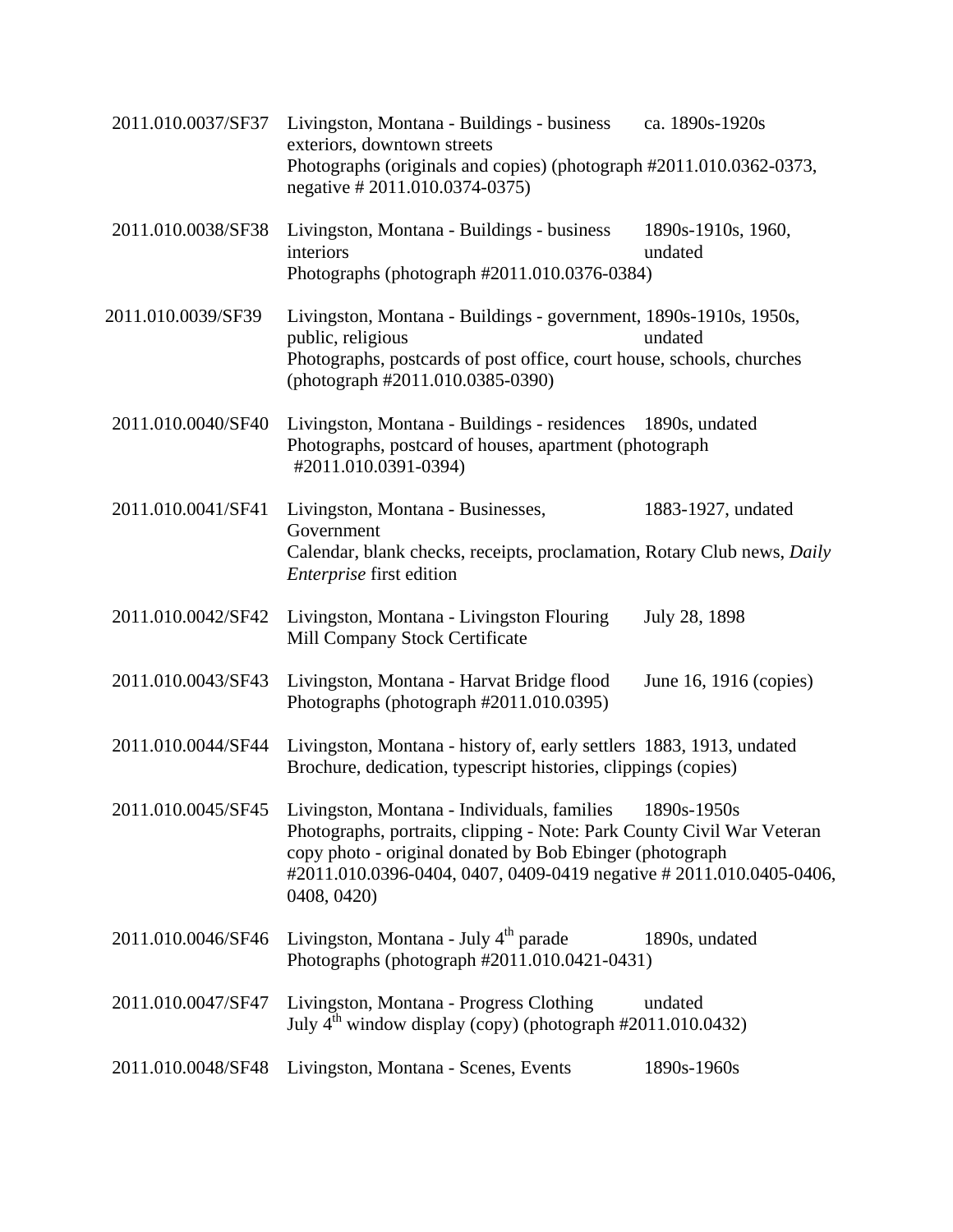|                    | Photographs, postcards (photograph #2011.010.0433-0452, negative #<br>2011.010.0592)                                              |                               |
|--------------------|-----------------------------------------------------------------------------------------------------------------------------------|-------------------------------|
| 2011.010.0049/SF49 | Mill Creek, Mile Hi Ranch<br>Letter, Wilson family chart, portion of publication on the ranch<br>(photograph #2011.010.0453-0454) | 1985, undated                 |
| 2011.010.0050/SF50 | Montana History<br>Bibliography, Frank Beller photograph, clippings (photograph<br>#2011.010.0455)                                | ca. 1940s, undated            |
| 2011.010.0051/SF51 | Montana Investment Company<br>Stock certificate                                                                                   | March 8, 1892                 |
| 2011.010.0052/SF52 | McAdams, Paul B.<br>Photograph of tower for cable television (photograph #2011.010.0456)                                          | undated                       |
| 2011.010.0053/SF53 | Nez Perce Camp on Yellowstone<br>Photographs by William Henry Jackson (copies) (photograph<br>#2011.010.0457-0459)                | $1871$ (copies)               |
| 2011.010.0054/SF54 | Northern Pacific/Livingston Depot                                                                                                 | 1915, 1990s, 2011,<br>undated |
|                    | Photograph of Theodore Roosevelt, depot stereo card, postcard, history<br>by Doris Whithorn (photograph $#2011.010.0460-0464$ )   |                               |
| 2011.010.0055/SF55 | Northern Pacific Railroad, Park County,<br>Railcars<br>Photographs, stationary, article (photograph #2011.010.0465-0467)          | Undated, 2009                 |
| 2011.010.0056/SF56 | Park County - Automobiles, travel<br>Photographs of roads, wrecks (originals and copies) (photograph<br>#2011.010.0468-0474)      | 1911, 1918, undated           |
| 2011.010.0057/SF57 | Park County<br>Photographs, notes, memo (photograph #2011.010.0475-0476, negative #<br>2011.010.0593)                             | 1903, 1985                    |
| 2011.010.0058/SF58 | Sheep shearing<br>Photographs (copies) (photograph $\#2011.010.0477-0478$ , negative $\#$<br>2011.010.0479-0480)                  | 1899 (copies)                 |
| 2011.010.0059/SF59 | Sherman and Jennings Ranch<br>Photograph (photograph #2011.010.0481)                                                              | undated                       |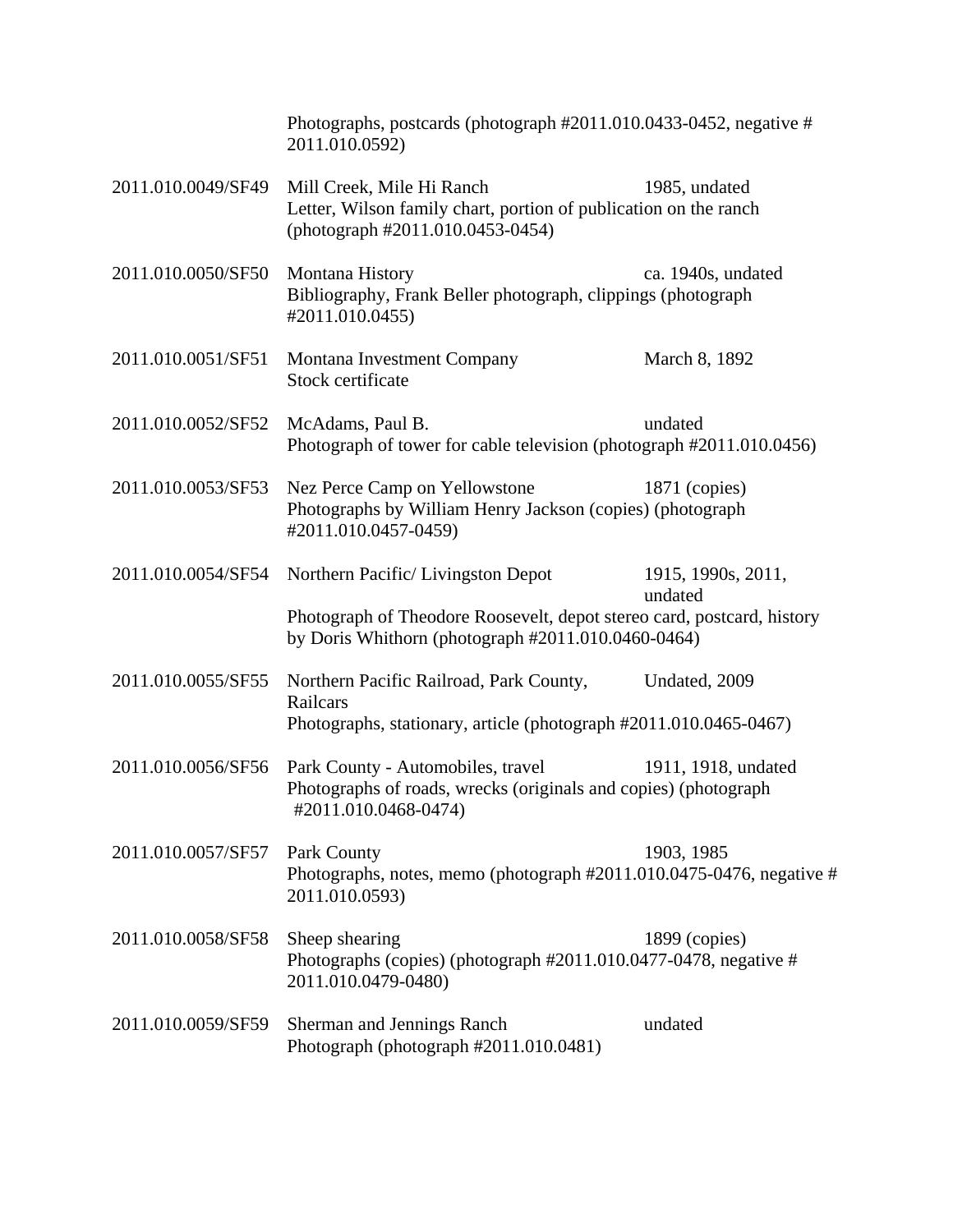| 2011.010.0060/SF60                     | Smith, Hermit Ralph - homestead on Elbow<br>Creek<br>Photographs (photograph #2011.010.0482-0489)                                                          | undated                |
|----------------------------------------|------------------------------------------------------------------------------------------------------------------------------------------------------------|------------------------|
|                                        |                                                                                                                                                            |                        |
| 2011.010.0061/SF61                     | Springdale, Montana/Calcite Mining and Mill 1929, 1930s, 1966,                                                                                             | undated                |
|                                        | Photographs (copies), brochures, history, clippings, letter (photograph<br>#2011.010.0490-0491, 0493, negative # 2011.010.0492, 0494-0495)                 |                        |
| 2011.010.0062/SF62                     | Talbot family and friends<br>Photographs of hike, family (photograph #2011.010.0496-0501)                                                                  | 1890s                  |
| 2011.010.0063/SF63                     | Talcott/Ballinger Family - Ballinger<br>Homestead and research<br>Deed, land certificate (copy), research, letter, photographs (photograph                 | 1907, 1938, 1998, 2011 |
|                                        | #2011.010.0502-0509)                                                                                                                                       |                        |
| 2011.010.0064/SF64                     | Talcott/Ballinger Family - Family History 1948, 1998, 2009<br>Notes, history by Mardi Whitmore, clippings, portrait (copy), biography<br>on Edward Talcott |                        |
| 2011.010.0065/SF65                     | Talcott/Ballinger Family - Gatherings,<br>Residences<br>Photographs (originals and copies) (photograph #2011.010.0510-0516)                                | ca. 1900-1910, undated |
| 2011.010.0066/SF66                     | Talcott/Ballinger Family - Individuals,<br>Family portraits                                                                                                | ca. 1890s              |
|                                        | Photographs (photograph #2011.010.0517-0521, 0594)                                                                                                         |                        |
| 2011.010.0067/SF67                     | Tviet, Norman W.<br>Letter, book synopsis                                                                                                                  | September 21, 1994     |
| 2011.010.0068/SF68 Van Brocklin, Frank | Photographs of events, people (unidentified) (photograph<br>#2011.010.0522-0547, negative # 2011.010.0548-0571, 0595)                                      | undated                |
| 2011.010.0069/SF69                     | <b>Villas House</b><br>Article from "At Home" Bozeman Chronicle                                                                                            | September 1, 2009      |
| 2011.010.0070/SF70                     | Virginia City, Montana<br>Negative (negative #2011.010.0572)                                                                                               | 1960                   |
| 2011.010.0071/SF71                     | Woodmen of the World, Livingston, Montana Undated<br>Group portrait photograph (photograph #2011.010.0573)                                                 |                        |
| 2011.010.0072/SF72                     | Yankee Jim (James George) and Tom Miner                                                                                                                    | 1923, undated          |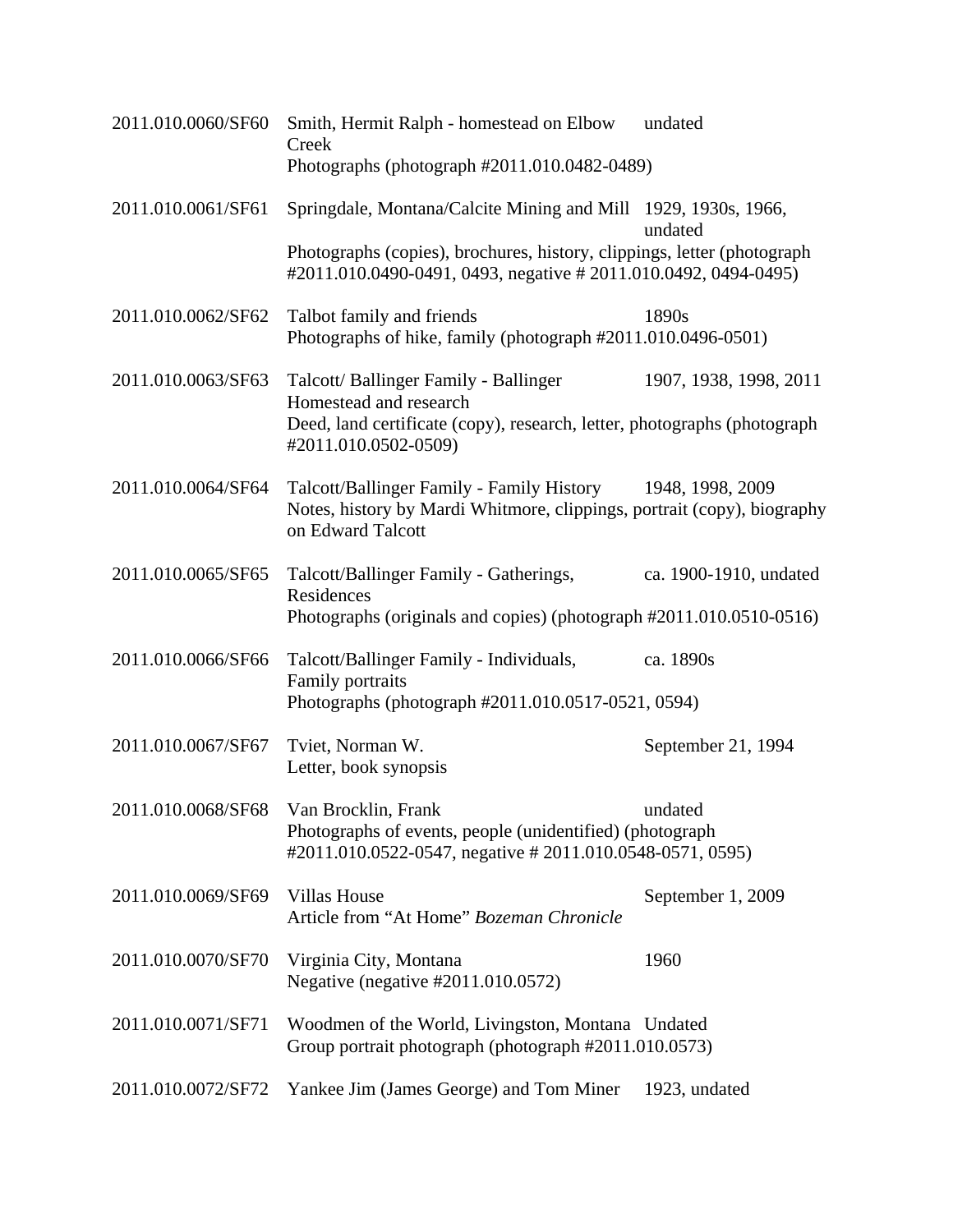Photographs (copies), clipping, sketch (photograph #2011.010.0574- 0575, 0577, negative # 2011.010.0576, 0578-0580)

| 2011.010.0073/SF73 Yellowstone Land and Mining Association | September 23, 1890 |
|------------------------------------------------------------|--------------------|
| Stock certificate                                          |                    |

- 2011.010.0074/SF74 Yellowstone National Park 1870s-1930s Photographs of elk, buildings, geyser, expedition, President Harding (originals and copies) (photograph #2011.010.0583-0588, 0590, negative # 2011.010.0581-0582, 0589, 0596)
- 2011.010.0075/SF75 Wiles, Adway August 12, 1901 Group photograph (photograph #2011.010.0591)

#### **SERIES 2 UNCLAIMED PHOTOGRAPH ORDERS**

| <b>Fond/Subject Number</b> | <b>Description</b>                                                                                                                                                                                                            | <b>Dates</b> |
|----------------------------|-------------------------------------------------------------------------------------------------------------------------------------------------------------------------------------------------------------------------------|--------------|
| 2008.018.0001/SF76         | <b>Bates Photograph Order</b><br>Photographs of unidentified men and women at picnics, by tents,<br>outdoors (photograph #2008.018.001-0033, negative #2008.018.0034-<br>0066                                                 | undated      |
| 2008.018.0002/SF77         | Gaure, Lindsley Photograph Order<br>Photographs of woman feeding deer (photograph #2008.018.0067-0070,<br>negative #2008.018.0071-0074                                                                                        | undated      |
| 2008.018.0003/SF78         | Hulstad, Harold (druggist) Photograph Order undated, 1909<br>Photographs of unidentified women, men and children outdoors and near<br>or in water, calendar (photograph #2008.018.0075-0082, negative<br>#2008.018.0083-0090) |              |
| 2008.018.0004/SF79         | "Irve and Kate in Park" Photograph Order<br>Photographs of unidentified women and men on picnics, near geyser<br>(photograph #2008.018.0091-0105, negative #2008.018.0106-0119)                                               | undated      |
| 2008.018.0005/SF80         | McLues, May's, Eight Mile Photograph Order undated<br>Photographs of unidentified men and women on picnics (photograph<br>#2008.018.0120-0146, negative #2008.018.0147-0172)                                                  |              |
| 2008.018.0006/SF81         | "Dr. Way Photograph Order"<br>Photographs of unidentified men and women, outbuildings, house<br>(photograph #2008.018.0173-0199, negative #2008.018.0200-0226)                                                                | undated      |
| 2008.018.0007/SF82         | <b>Unidentified Orders</b><br>Photographs of unidentified me and women on picnics, outdoors                                                                                                                                   | undated      |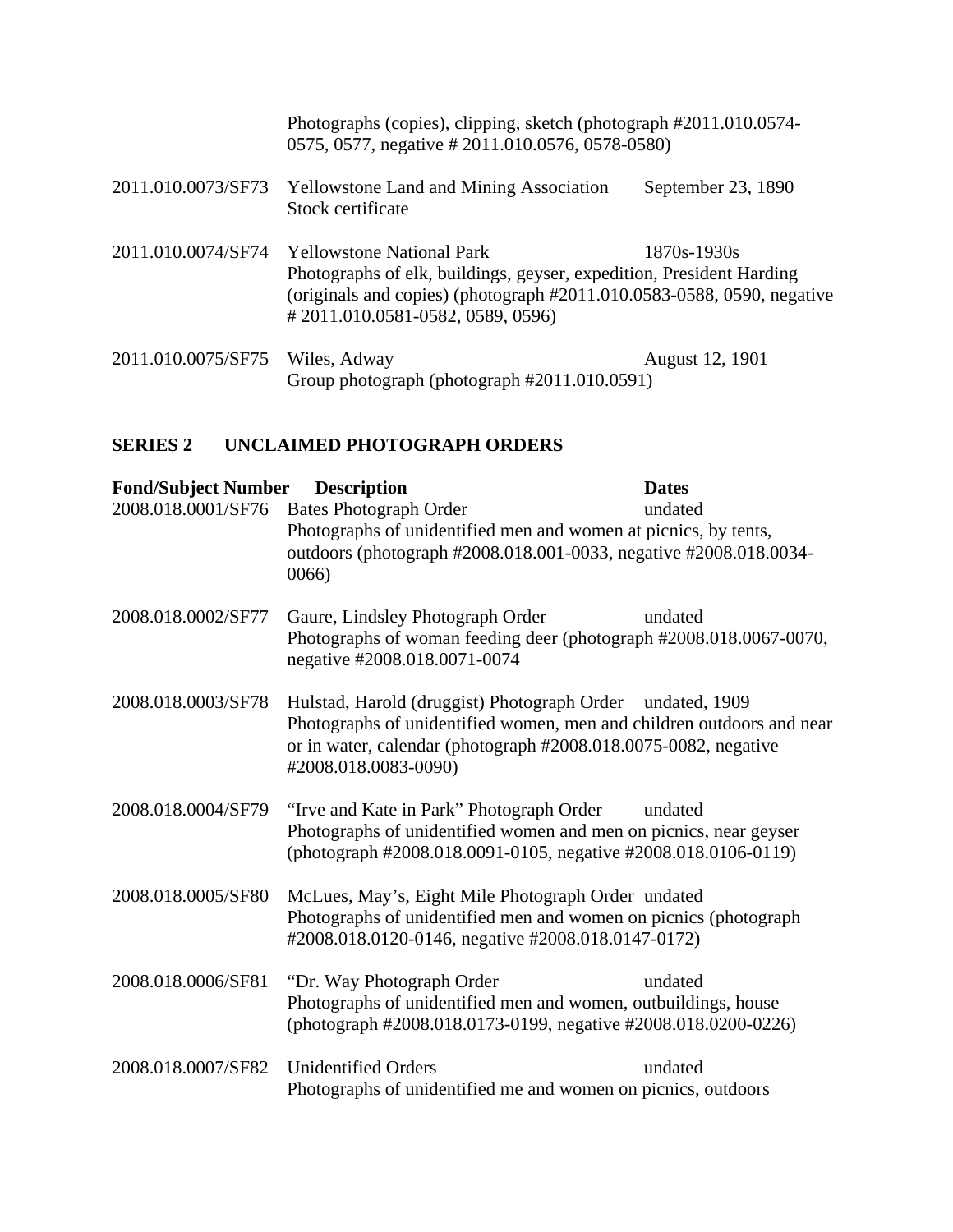## (photograph #2008.018.0027-0252, negative #2008.018.0253-0279)

## **SERIES 3 OVERSIZE**

| <b>Oversize Folder 1 Description</b> |                                                                                                                        | <b>Dates</b>                                                    |
|--------------------------------------|------------------------------------------------------------------------------------------------------------------------|-----------------------------------------------------------------|
| 2011.010.1024                        | Aldridge - Park County News, Sec. 2                                                                                    | March 22_<br>$\gamma$                                           |
|                                      | Clark City - Park County News article                                                                                  | undated                                                         |
|                                      | Dude Ranches/63 Ranch - 63 Ranch News<br>Billings Gazette Sec. E "63 at 63" article                                    | ca. 1999<br>August 30, 1992                                     |
|                                      | Ennis, Montana - Bozeman Daily Chronicle<br>Sec. E Doc Losee article                                                   | March 20, 2011                                                  |
|                                      | Garnier Cigar Company - Livingston<br><i>Enterprise</i> Vol. VI no. 56 article                                         | December 1, 1915                                                |
|                                      | Helena Journal - Red Letter Day<br>Montana admitted as a state (printed in red ink)                                    | November 9, 1889                                                |
|                                      | Hunter's Hot Springs - Big Timber Pioneer<br>Article                                                                   | July 22-28 ______?                                              |
|                                      | Jardine, Montana - Livingston Enterprise,<br><b>Billings Gazette articles</b>                                          | January 11, 1954<br>April 4, 1965                               |
|                                      | Livingston, Montana - Livingston Enterprise<br>vol. 27 no. 28; vol. 47, no 72; vol. 56 no. 3                           | December 18, 1909; ca.<br>1917; July 25, 1958; June<br>13, 1984 |
|                                      | Livingston, Montana - Enterprise the First<br>Century                                                                  | ca. 1981                                                        |
|                                      | Livingston, Montana history - Park County<br><i>News</i> , 49 <sup>th</sup> Year, no. 22 "Photo History of Livingston" | March 10, 1966                                                  |
|                                      | Livingston, Montana published by Livingston undated<br><b>Chamber of Commerce</b>                                      |                                                                 |
|                                      | Livingston, Montana - Montana Pioneer<br>no. 30, "The Good, The Bad and The Ugly"                                      | April 1991                                                      |
|                                      | Livingston, Montana - Voter's Bulletin                                                                                 | 1913                                                            |
|                                      | Montana History - Bozeman Daily Chronicle                                                                              | January 22, 2012                                                |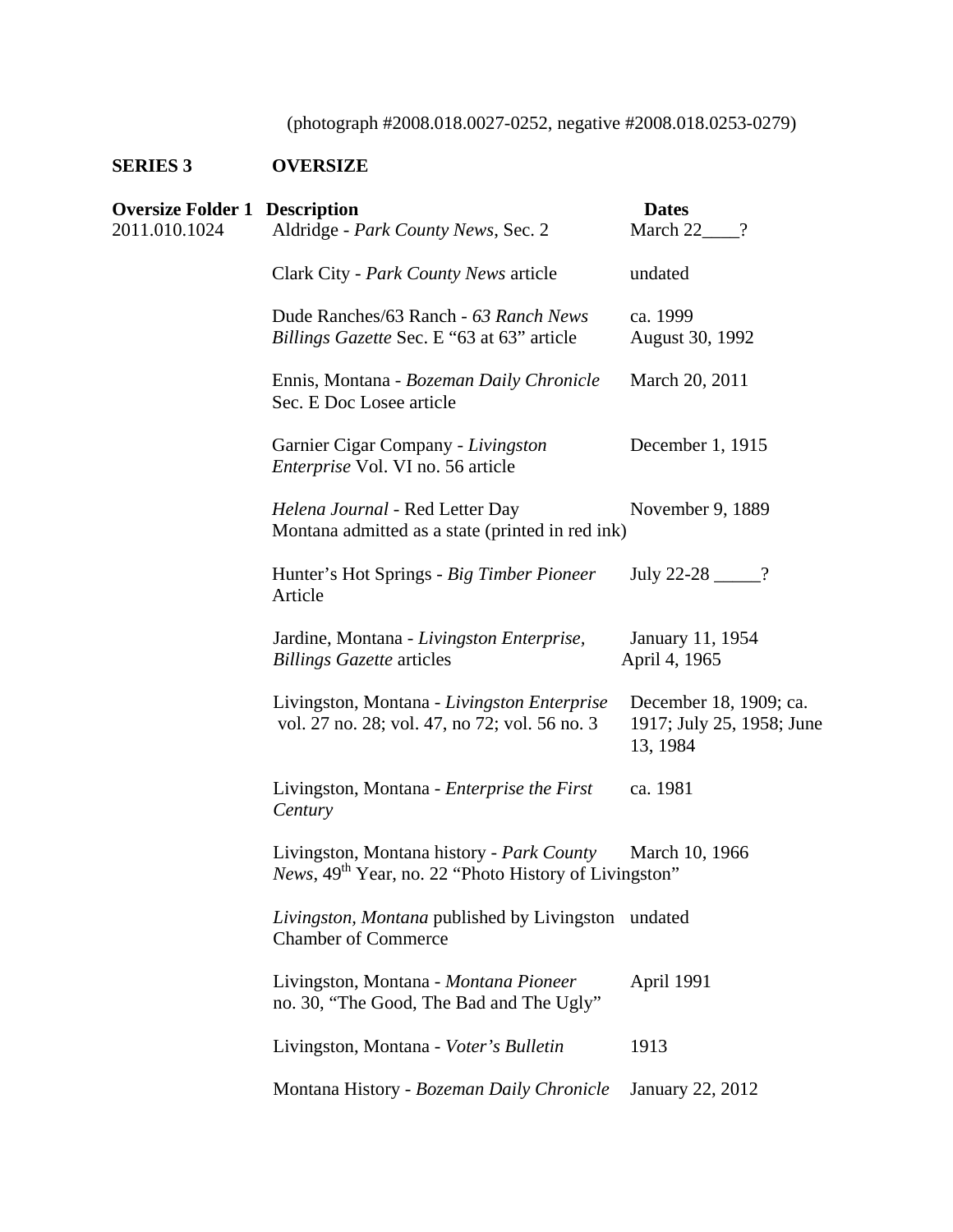# "Montana Massacre" article *Park County News*,  $31^{st}$  year, no. 27 May 6, 1984 *Park County News*,  $49^{th}$  year, no. 22 March 10, 1966 2011.010.1025 Livingston, Merchants Hotel January 4 - October 3, 1886 Hotel register ledger 2011.010.1026 Livingston, Albemarle Hotel August 16, 1899-March 11, Hotel register ledger 1900 2011.010.1027 Livingston, New Albemarle Hotel April 23 – June 4, 1903 Hotel register ledger 2011.010.1028 Livingston, New Albemarle Hotel June 5 – July 19, 1903 Hotel register ledger 2011.010.1029 Livingston, New Albemarle Hotel July 20 – August 19, 1903 Hotel register ledger 2011.010.1030 Livingston, New Albemarle Hotel August 20 – September 24, Hotel register ledger 1903

#### **SERIES 4 AUDIO/VISUAL**

| <b>Fond Number</b> | <b>Description</b>                                                                                                                                                                                                                                                                                                                                                                                | <b>Date</b> |
|--------------------|---------------------------------------------------------------------------------------------------------------------------------------------------------------------------------------------------------------------------------------------------------------------------------------------------------------------------------------------------------------------------------------------------|-------------|
| 2011.010.1000      | A Dude Horse's Day                                                                                                                                                                                                                                                                                                                                                                                | 1960s       |
|                    | "Photographed at the 63 Ranch, Livingston, Montana." By H. Eugene<br>Mason. Color 16mm motion film, duration: 00:10:15, converted to avi<br>digital file. Footage of ranch hands corralling and guests riding draft<br>horses at 63 Dude Ranch, Absaroka Mountain Range, Park County,<br>Montana.                                                                                                 |             |
|                    |                                                                                                                                                                                                                                                                                                                                                                                                   |             |
| 2011.010.1001      | 63 Ranch, Livingston, Montana<br>Promotional film for the 63 Guest Ranch. Black and white 16mm<br>motion film, duration: 00:11:16, converted to avi digital file. Filmed by<br>Charles W. Herbert. Footage of guest ranch activities, Absaroka<br>Mountain Range, Park County, Montana. Footage of Fourth of July<br>Parade, Livingston Roundup Rodeo, and Yellowstone National Park<br>Wildlife. | 1930s       |
| 2011.010.1002      | 63 Ranch, Livingston, Montana<br>Promotional film for the 63 Guest Ranch. Color 16mm motion film,<br>duration: 00:12:26, converted to avi digital file. Filmed by Charles W.                                                                                                                                                                                                                      | 1960s       |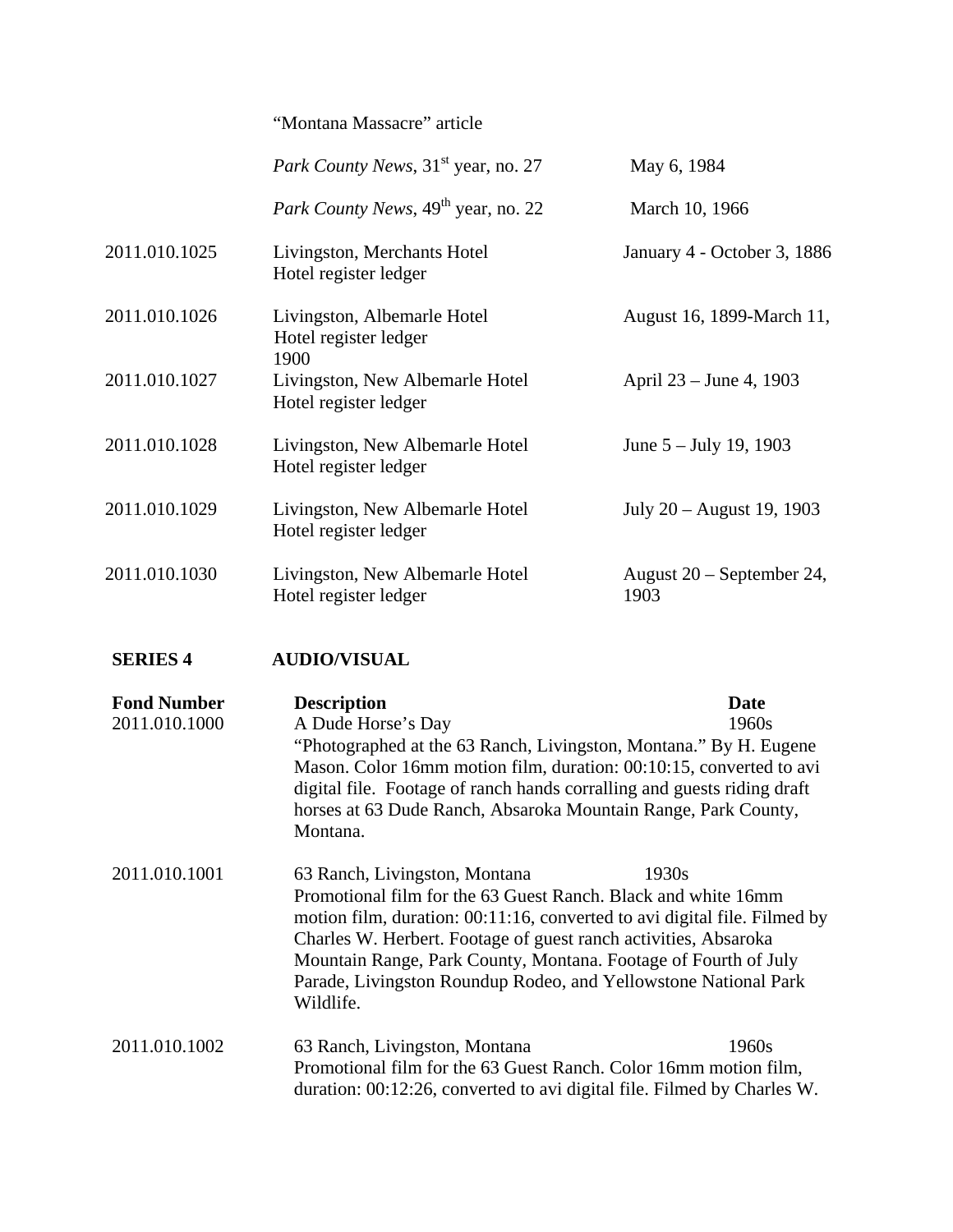|               | Herbert for Virginia and Paul Christensen, proprietors. Footage of guest<br>ranch activities, Absaroka Mountain Range, Park County, Montana.                                                                                                                                                                                                                                                                                            |  |
|---------------|-----------------------------------------------------------------------------------------------------------------------------------------------------------------------------------------------------------------------------------------------------------------------------------------------------------------------------------------------------------------------------------------------------------------------------------------|--|
| 2011.010.1003 | 1950s<br>River Ranch, Livingston, Montana<br>Color 16mm motion film, duration: 00:05:23, converted to avi digital<br>file. Filmed by Charles W. Herbert features Dick Randall the River<br>Ranch, Paradise Valley, Upper Yellowstone River, Park County,<br>Montana.                                                                                                                                                                    |  |
| 2011.010.1004 | Triangle 7 Ranch, Park County<br>1930s<br>Black and White 16mm motion film, duration: 00:13:16, converted to<br>avi digital file. Filmed by Charles W. Herbert features the Triangle 7<br>Dude Ranch, Absaroka Mountain Range, and the Livingston Rodeo<br>Roundup and Parade, Park County, Montana.                                                                                                                                    |  |
| 2011.010.1005 | Livingston Roundup Rodeo with Blackfeet Tribal Members 1929<br>Black and White 16mm motion film, duration: 00:10:35, converted to<br>avi digital file. Filmed by Charles W. Herbert, features the Livingston<br>Rodeo Roundup and Parade, Park County, Montana. Blackfeet tribal<br>members are guests and performers in both parade and rodeo.                                                                                         |  |
| 2011.010.1006 | Duplicate of 2011.010.1005, not digitized.                                                                                                                                                                                                                                                                                                                                                                                              |  |
| 2011.010.1007 | Livingston Roundup Rodeo, Livingston, Montana<br>1960s<br>Color 16mm motion film, duration: 00:05:23, converted to avi digital<br>file. Filmed by Charles W. Herbert, features Livingston Rodeo Roundup,<br>Livingston, Montana.                                                                                                                                                                                                        |  |
| 2011.010.1008 | Flying D Ranch Roundup, Park County<br>1961<br>Color 16mm motion film, duration: 00:18:11, converted to avi digital<br>file. Filmed by Charles W. Herbert, features a cattle roundup at the<br>Flying D Ranch on Buffalo Creek, near Independence, Absaroka<br>Mountain Range, Park County, Montana. Footage includes Livingston<br>Rodeo Roundup and parade, Park County, Montana.                                                     |  |
| 2011.010.1009 | "Montana Rockies: A Trip through Grasshopper<br>1920s<br>Glacier Country." Promotional film presented by the Northern Pacific<br>Railway. Black and White 16mm motion film, duration: 00:11:00,<br>converted to avi digital file. Footage of tourist (dude) pack trip to<br>Grasshopper Glacier and other tourist activities, Rosebud Canyon<br>Beartooth Mountains, Absaroka-Beartooth Wilderness, Custer National<br>Forest, Montana. |  |
| 2011.010.1010 | <b>Scotty Ranch, Death Valley</b><br>1930s                                                                                                                                                                                                                                                                                                                                                                                              |  |